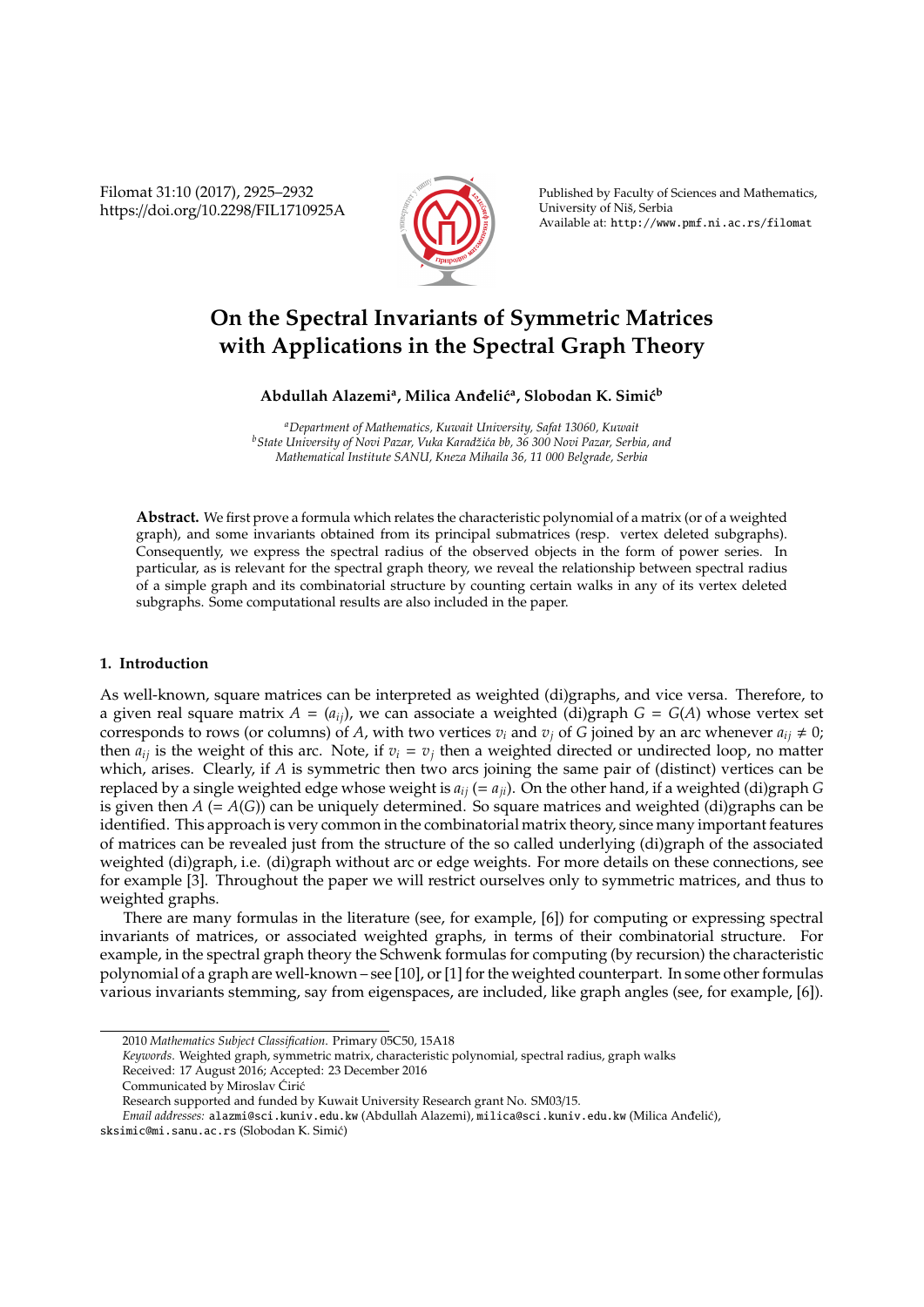Here we will plug in some purely structural graph invariants, or more precisely, we will include into considerations weighted walks between certain vertices in weighted graphs (or corresponding matrices). Needless to add, any matrix invariant (like spectrum or characteristic polynomial) will be considered as a graph invariant and vice-versa. In addition, every concept from the graph theory, not given here, can be found in [5, 6], or also in [2].

The rest of the paper is organized as follows: in Section 2 we give our main results and in Section 3 we consider some applications, especially in the spectral graph theory; in Section 4 we provide some computational results, while Section 5 is left for a conclusion.

#### **2. Main Results**

Let *A* be a real symmetric matrix of order *n*, and let  $A<sub>u</sub>$  be its principal submatrix obtained by deleting the *u*-th row and column. Interchangeably, in the spirit of Section 1, these two matrices can be considered as weighted graphs *G* and  $G_u$ , respectively. Clearly,  $G_u$  is a vertex deleted subgraph of  $G = (V(G), E(G))$ ; so  $V(G_u) = V(G) \setminus \{u\}$ . Next we have

$$
(xI - A_u)^{-1} = x^{-1}(I - \frac{1}{x}A_u)^{-1} = \sum_{k=0}^{\infty} \frac{1}{x^{k+1}} A_u^k,
$$
\n(1)

where  $|x|$  is sufficiently large (or its reciprocal value sufficiently small). Let *U* be the set of neighbours of *u* in *G*. So *U* ⊆ *V*( $G_u$ ), and let  $w_U$  ∈  $\mathbb{R}^{n-1}$  be the weight vector for *U* in which the *v*-th entry (*v* ≠ *u*) is equal to (*u*, *v*) entry of *A*. Then, from the above we obtain

$$
\mathbf{w}_U^t (xI - A_u)^{-1} \mathbf{w}_U = \sum_{k=0}^{\infty} \frac{W_k(U; G_u)}{x^{k+1}},
$$
\n(2)

where

$$
W_k(U;G_u) = \mathbf{w}_U^t A_u^k \mathbf{w}_U.
$$
 (3)

Clearly,  $W_k(U; G_u)$  is equal to the sum of weights of all "weighted" walks of length *k* in  $G_u$  which start and terminate in the vertices from *U*. Recall, the weight of some walk is the product of weights of all edges belonging to the walk in question.

Let

$$
A_u = \mu_1 P_1 + \mu_2 P_2 + \dots + \mu_r P_r \tag{4}
$$

be the *spectral decomposition* of  $A_u$ . Here  $\mu_1, \mu_2, \ldots, \mu_r$  are the distinct eigenvalues of  $A_u$  (or  $G_u$ ), and  $P_1, P_2, \ldots, P_r$  are the corresponding projection matrices of  $A_u$  (resp. of "labeled graph"  $G_u$ ). Note also that  $\mathbf{w}_U^t P_s \mathbf{w}_U = ||P_s \mathbf{w}_U||^2$ , since  $P_s^T = P_s$  and  $P_s^2 = P_s$ . Next we easily obtain

$$
\mathbf{w}_{U}^{t}[\sum_{s=1}^{r} \frac{P_{s}}{x - \mu_{s}}] \mathbf{w}_{U} = \sum_{k=0}^{\infty} \frac{W_{k}(U; G_{u})}{x^{k+1}},
$$
\n(5)

and therefore

$$
\sum_{s=1}^{r} \frac{||P_s \mathbf{w}_U||^2}{x - \mu_s} = \sum_{k=0}^{\infty} \frac{W_k(U; G_u)}{x^{k+1}}.
$$
\n(6)

Using the generalized form of Rowlinson's formula (given in [11], see also [6, 9] for its original form) we obtain

$$
\Phi_G(x) = \Phi_{G_u}(x)[x - a_{uu} - \sum_{s=1}^r \frac{||P_s \mathbf{w}_U||^2}{x - \mu_s}],
$$

where Φ stands for the characteristic polynomial of a matrix, or equivalently its corresponding weighted graph. So we easily arrive at the following result: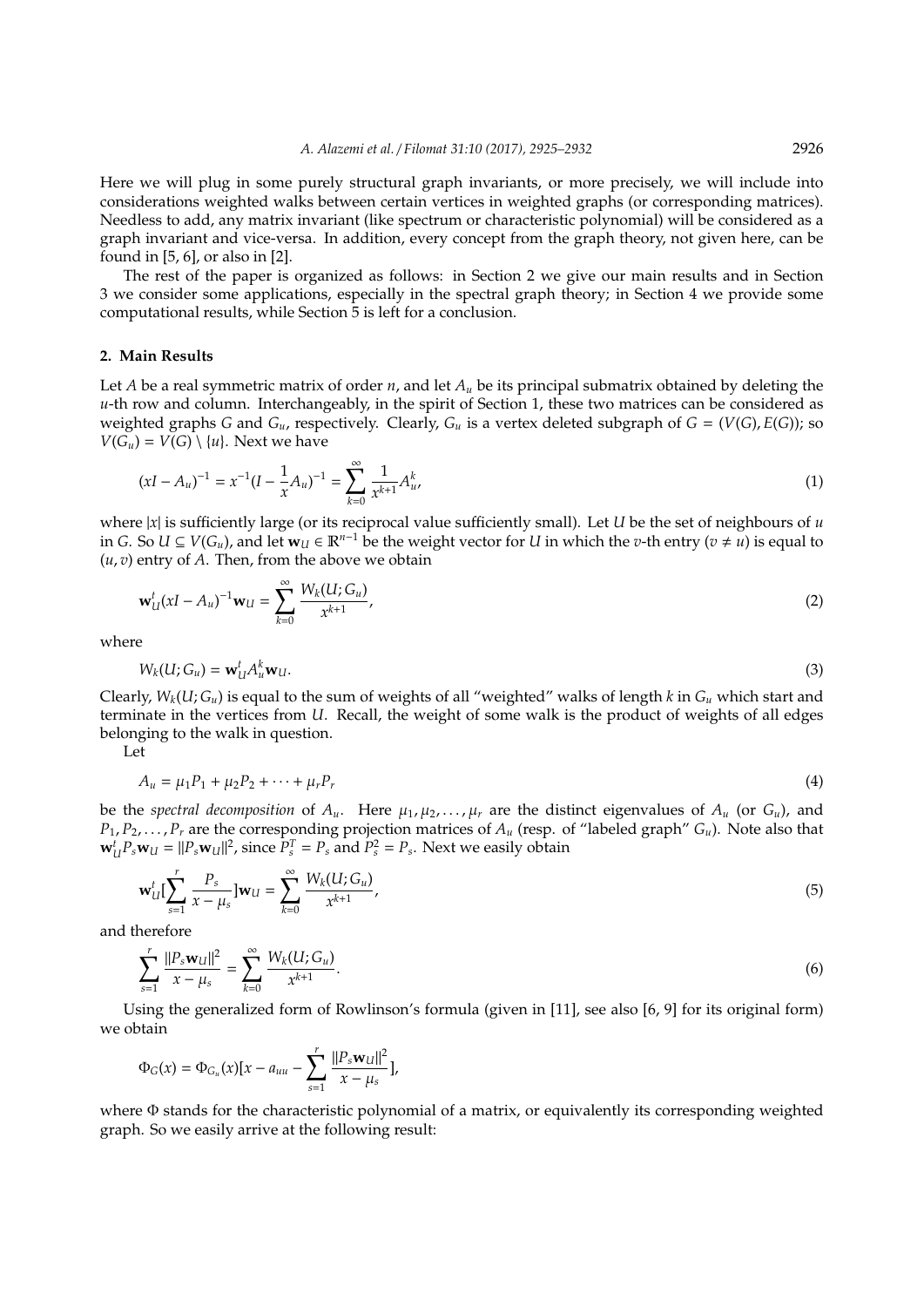**Theorem 2.1.** Let  $G = G(A)$  be the weighted graph associated to a real symmetric matrix A, and let u be a non*isolated vertex of G, while U the set of neighbours of u in G. If*  $A_u = A(G_u)$ *, denote by*  $W_k(U; G_u)$  *the sum of all entries of A<sup>k</sup> <sup>u</sup> whose indices belong to U. Then, provided the series below converges, we have*

$$
x - a_{uu} - \frac{\Phi_G(x)}{\Phi_{G_u}(x)} = \sum_{k=0}^{\infty} \frac{W_k(U;G_u)}{x^{k+1}}.
$$
\n(7)

At this place the following remark deserves to be mentioned:

**Remark 2.2.** *First a<sub>uu</sub> is a weight of the loop at vertex u and*  $W_0(U; G_u)$  *is equal to the sum of squares of weights of the edges incident to u (note, the loop at u is excluded).*

*Secondly, in the case that A is a symmetric non-negative matrix, which is also irreducible (then G is connected), the question of convergence of the above series can be resolved as follows. By the spectral decomposition (cf. (4)) we easily obtain*

$$
W_k(U; G_u) = \mathbf{w}_U^t A_u^k \mathbf{w}_U = \mu_1^k sum(P_1; U) + \mu_2^k sum(P_2; U) + \dots + \mu_r^k sum(P_r; U),
$$
\n(8)

*where sum*(*P<sup>i</sup>* ; *U*) *denotes the sum of all entries of P<sup>i</sup> whose both indices belong to U. Actually, Wk*(*U*; *Gu*) *is a sum of weights of all (weighted) walks of length k in G<sup>u</sup> which start and terminate in the vertices from U. Next, with our* assumptions, for large values of k,  $W_k(U;G_u)$  is asymptotically equivalent to  $c\mu_1^k$ , for some constant  $c$  (note  $\mu_1$  is the *largest eigenvalue of*  $A_u$ *). So, if*  $|x| > \mu_1$  *we indeed have a convergence due to standard tools on power series.* 

In particular, if  $x = \rho$ , where  $\rho$  is a spectral radius of *A* (or also of *G*), then in view of the above remark  $\rho > \mu_1$ , and the convergence does hold (if necessary, see [5] Subsection 0.3, with focus on non-negative matrices and Interlacing theorem). Therefore we arrive at the following result:

**Corollary 2.3.** Let A be be a real symmetric non-negative irreducible matrix, and let  $G = G(A)$ . Let u be a vertex *of G and U the set of neighbours of u, and let*  $A_u = A(G_u)$ *. Denote by*  $W_k(U;G_u)$  *the sum of all entries of*  $A_u^k$  *whose indices belong to U (see (3)). Then* ρ*, the spectral radius of G, satisfies*

$$
\rho = a_{uu} + \sum_{k=0}^{\infty} \frac{W_k(U;G_u)}{\rho^{k+1}}.
$$
\n(9)

*In particular, under the same assumptions, if the underlying graph of G is bipartite then*

$$
\rho = a_{uu} + \sum_{k=0}^{\infty} \frac{W_{2k}(U; G_u)}{\rho^{2k+1}}.
$$
\n(10)

*Proof.* First, (9) follows from (7) by putting in it  $x = \rho$  (see also Remark 2.2). Secondly, if *G* is bipartite then, clearly,  $W_{2k+1} = 0$  for each *k* and we immediately obtain (10). Alternatively, by putting in (9) that  $x = \pm \rho$ and summing up the obtained expressions we also arrive at  $(10)$ .  $\Box$ 

### **3. Applications in the Spectral Graph Theory**

In the spectral graph theory, we usually consider simple graphs, i.e. finite undirected graphs without loops or multiple edges. Then the quantity  $W_k(U; G)$  defined in Section 2 (cf. (3)) for a given graph  $G = (V, E)$  and its vertex subset  $U \subset V$  counts just the walks of length  $k$  which start and terminate in the vertices from  $U$ . So  $W_k(U; G_u)$  has a nice combinatorial interpretation. Further on we will also use the notation

$$
W(U;G) := (W_0(U;G), W_1(U;G), \ldots)
$$
\n(11)

to stand for a corresponding walk sequence of *G*.

We now consider various applications of the results from Section 2 having in view their combinatorial interpretations pointed above. In particular, we will pay attention on the following subtopics: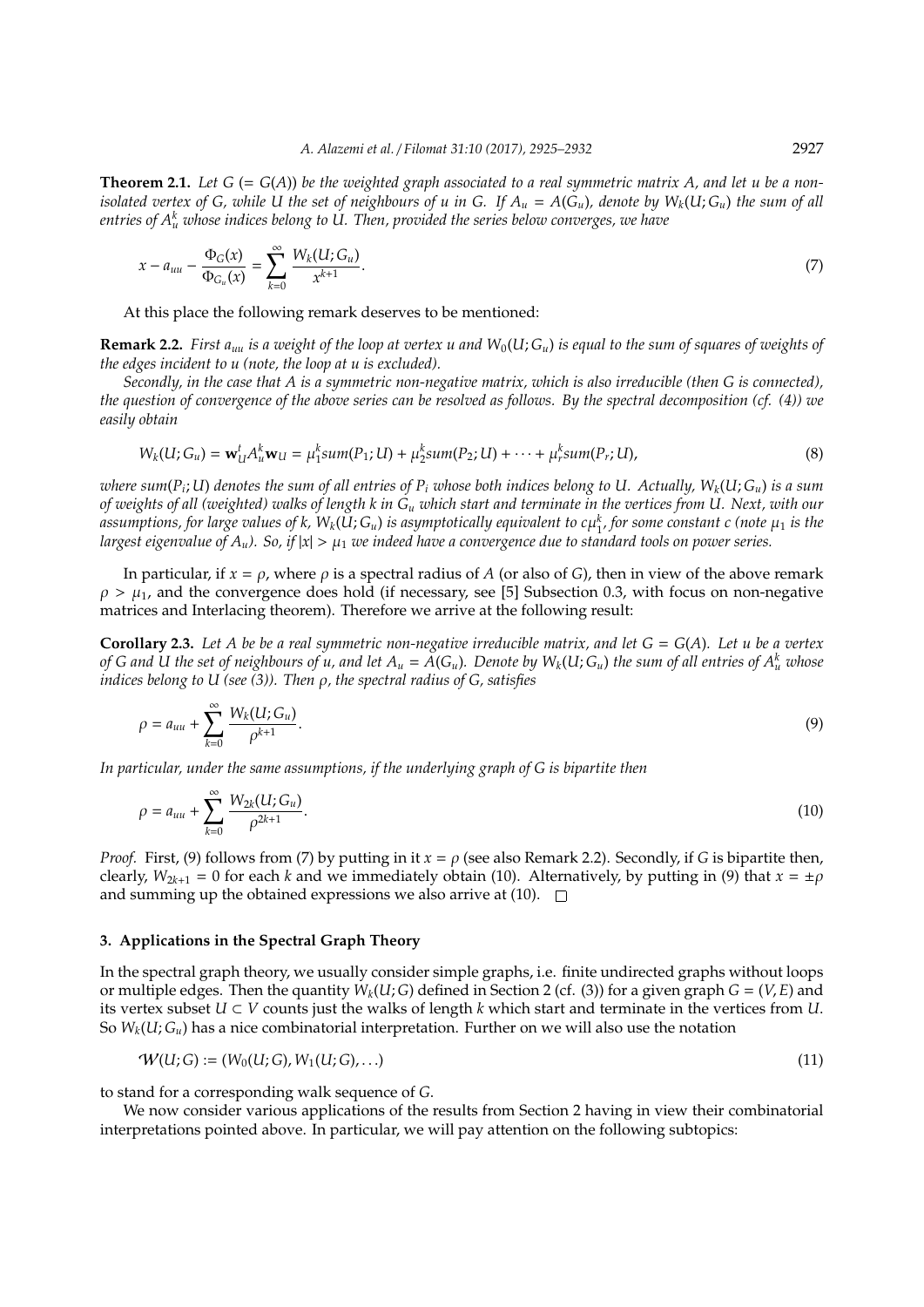**(i) Generating functions:** Let

$$
g(x; U) := \sum_{k=0}^{\infty} W_k(U; G) x^k
$$
\n(12)

be the generating function for the number of walks of length *k* in a simple graph *G* which start and terminate in the vertices belonging to the subset *U* of *V*(*G*). Using Theorem 2.1 (see (7)) we obtain

$$
g(x;U) = \frac{1}{x^2} - \frac{1}{x} \frac{\Phi_{G^u}(\frac{1}{x})}{\Phi_G(\frac{1}{x})},
$$
\n(13)

where  $G^u$  is a supergraph of *G* obtained by adding to *G* a vertex *u* adjacent only to vertices from *U*.

In particular, if *U* is a singleton, say  $U = \{v\}$ , then by using [5, Formula (2.2)], i.e. the particular case of Schewenk's formula (see (19)), we then obtain

$$
g(x; U) = \frac{1}{x} \frac{\Phi_{G_v}(\frac{1}{x})}{\Phi_G(\frac{1}{x})}.
$$
 (14)

Needless to add, then only closed walks which start and terminate in *v* are counted. On the other hand, if  $U = V(G)$ , i.e. if it is the whole vertex set of *G*, then all possible walks in *G* are counted.

**Remark 3.1.** *First, the problem of counting walks in graphs is widely studied in the literature, among others due to considerable interest in chemistry and physics (see, for example, [5]). At this place we emphasize the fact that the closed walks of some graph starting and terminating at the fixed vertex are mostly studied (then (14) is used). Note also that all walks in G of length k starting and terminating in U are not in one-to-one correspondence with all closed walks in G<sup>u</sup> of length k* + 2 *starting and terminating at vertex u in G<sup>u</sup> .*

*Secondly, for us it is noteworthy that powers of the adjacency matrix can be easily computed either by using recurrent relations based on the minimal polynomial (whose degree is the number of distinct eigenvalues), or by using the spectral decomposition technique.*

*Thirdly, the following result from [7] deserves to be mentioned here: given a graph G* = (*V*, *E*) *on n vertices then*

$$
W_k(V;G) \le d_1^k + d_2^k + \dots + d_n^k,
$$
\n(15)

*where d*1, *d*2, . . . , *d<sup>n</sup> are its (vertex) degrees. Equality holds if and only if G is regular.*

**(ii) Cospectral vertex deleted subgraphs:** Let *G* be a (simple) graph, while *G<sup>v</sup>* and *G<sup>w</sup>* its vertex deleted subgraphs obtained by deleting vertices *v* and *w*, respectively. If *v* and *w* have the same degrees (this is always possible in any simple non-trivial graph) then  $G_v$  and  $G_w$  can be cospectral, i.e. share the same spectrum. Applying Theorem 2.1 we obtain the following a bit more general result:

**Theorem 3.2.** *Let G<sup>v</sup> and H<sup>w</sup> be the vertex deleted subgraphs of two cospectral graphs G and H, respectively. Then G<sup>v</sup> and H<sup>w</sup> are cospectral if and only if*

$$
\mathcal{W}(U_v; G_v) = \mathcal{W}(U_w; H_w), \tag{16}
$$

*where U<sup>v</sup> are the neighbours of v in G, while U<sup>w</sup> are the neighbours of w in H.*

Consider next the well-known Ulam conjecture, and assume that it is false. Let  $(G, H)$  be a counterexample pair. Recall, as pointed by Tutte in [12], *G* and *H* are cospectral. Then, for each  $v \in V(G)$ , there exists  $w \in V(H)$  such that  $G_v$  and  $H_w$  are isomorphic. Let  $U_v$  and  $U_w$  be the neighbours of *v* in *G* and of *w* in *H*, respectively. Then, by Theorem 3.2, we have that  $W(U_v; G_v) = W(U_w; H_w)$ .

Theorem 3.2 also holds if *G* and *H* coincide. Then the problem of cospectrality of  $G_v$  and  $G_w$  arises. It turns to be important in studying perfect state transfer in graphs (see, for example, [8] for more details). See also the first part of Remark 3.1. Next, following Godsil and his slides from 2011 we have:

Two vertices *v* and *w* in the graph *G* are cospectral, or equivalently *G<sup>v</sup>* and *G<sup>w</sup>* are cospectral if and only if any of the following (equivalent) conditions holds: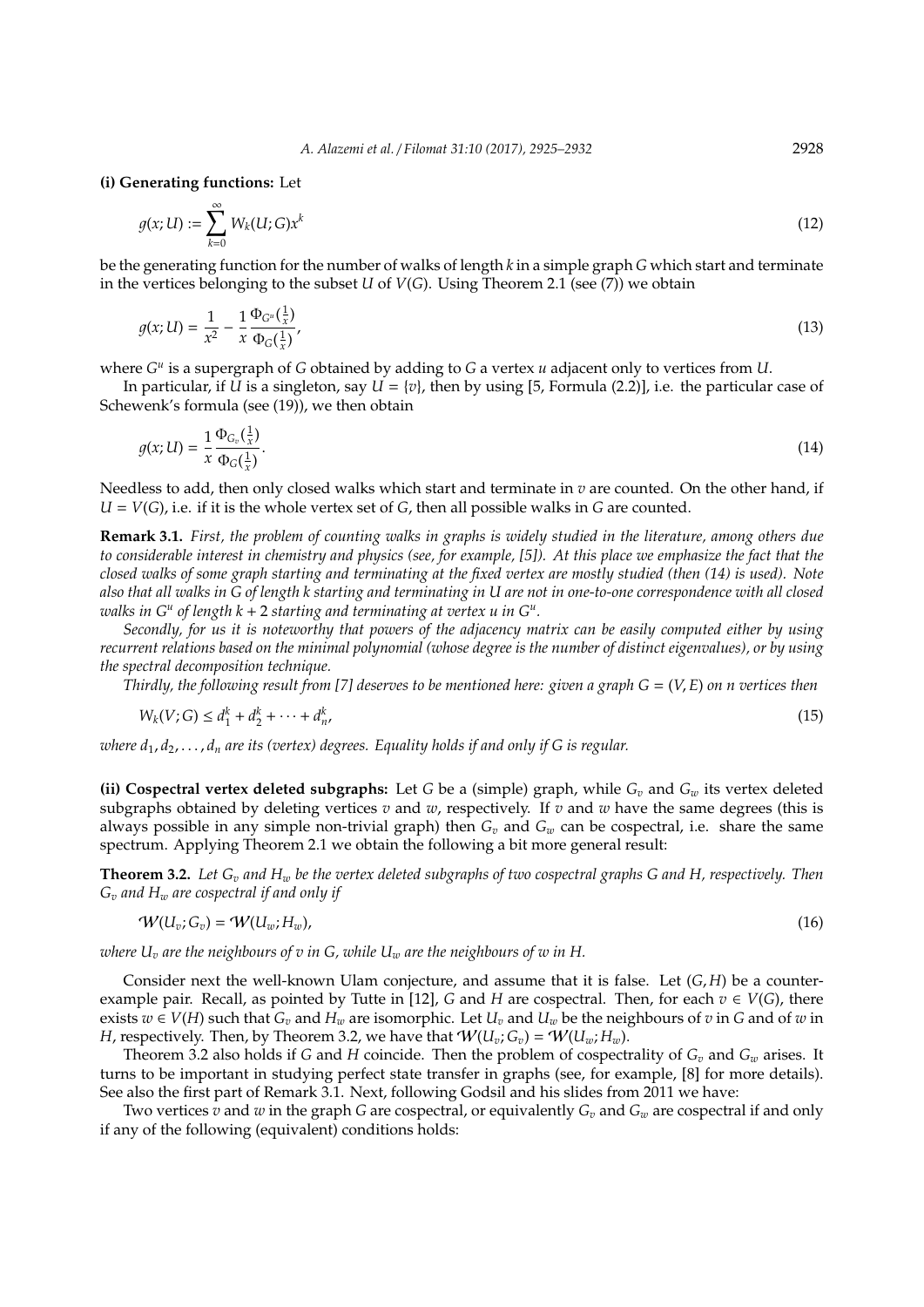- (i)  $||P_i\mathbf{e}_v|| = ||P_i\mathbf{e}_v||$  for each *i* i.e. the corresponding quantities are the same (see [6, Proposition 2.2.6]);
- (ii) the generating function for the closed walks in *G* starting at *v* is equal to the generating function for the closed walks in *G* starting at *w*;
- (iii) the generating function for the walks in  $G_v$  starting at vertex in  $U_v$  (the neighbourhood of  $v$  in  $G$ ) and terminating also in  $U_v$  is equal to the generating function for the walks in  $G_w$  starting at  $U_w$  (the neighbourhood of *w* in *G*) and terminating also in *Uw*.

Recall, the quantities appearing in item (i) are called graph angles (see, for example, [6]). Note also that in item (ii) we consider graph *G* and its closed walks between vertices starting and terminating at *v*, or *w*. On the other hand, in item (iii) we considerer only the walks in subgraphs  $G_v$  and  $G_w$ , respectively. Also, the walks from item (ii) can revisit vertex *v* (or *w*); on the other hand, the walks from item (iii), if imbedded in *G* and extended with the vertex *v* (resp. *w*) and appropriate edges can revisit *v* only once (in the last step). So items (ii) and (iii) are counting different walks.

**(iii) Spectral radius of a graph:** In Corollary 2.3 we have already given two formulas involving spectral radius. Now for any simple graph *G* of radius  $\rho$  in the right hand side we have essentially to count the number of walks of fixed lengths which start and terminate in the vertices from *U* (see (9) and (10)). So (9) is reduced to

$$
\rho = \sum_{k=0}^{\infty} \frac{W_k(U;G_u)}{\rho^{k+1}},\tag{17}
$$

or to

$$
\rho = \sum_{k=0}^{\infty} \frac{W_{2k}(U; G_u)}{\rho^{2k+1}}
$$
(18)

if *G* is bipartite.

**Remark 3.3.** *A particular case of this formula when u is a dominating vertex in G has been shown to the third author* by his former students Vladimir Božin and Vladimir Baltić (the proof given here is the original one).

In what follows we offer some examples in which formula (17) is used.

Let *H* be the (disjoint) union of *k* not necessarily equal *r*-regular graphs  $H_i$  ( $i = 1, 2, ..., k$ ). So  $H = H_1 \cup$ *H*2∪· · ·∪*H<sup>k</sup>* . Next, let *G* be the conus over *H*, that is, *G* = *K*1∇*H* (here ∇ stand for the join or direct sum of two graphs). Denote by  $\rho$  the spectral radius of *G*. By (17), observing that that  $W_n(V(H); H) = \sum_{j=1}^k W_n(V(H_j); H)$ , where  $n_j = |V(H_j)|$  and  $W_n(V(H_j); H) = n_j r^n$ , (cf. (15)). Therefore, it easily follows that

$$
\rho=\frac{r+\sqrt{r^2+4h}}{2},
$$

where  $h = n_1 + \cdots + n_k$ . At this place we can add some comments. First for  $r = 0$  the corresponding graph *G* is a star with *h* legs and we obtain the expected result; for *r* = 1 *G* is a friend-ship graph and then we also get an expected formula. On the other hand, for  $r \geq 3$  we have that components of  $\hat{H}$  (so  $H_i$ 's) can be of different orders and structures, but the spectral radius of *H* has always the same value. That means that we can generate arbitrarily large families of graphs with the same spectral radius which does not depend on structures of  $H_i$ 's.

Assume now that *H* = *Kp*,*<sup>q</sup>* is a complete bipartite graph, and let *G* be a bipartite graph obtained from *H* by adding to it a vertex *v* of degree *r*  $(1 \le r \le p)$  which belongs to a (colour) class of cardinality *q* and has *r* neighbours in another class of cardinality *p*. Then  $W_{2k}(U;H) = r(qp)^{k-1}(qr)$  since we can start in U in one of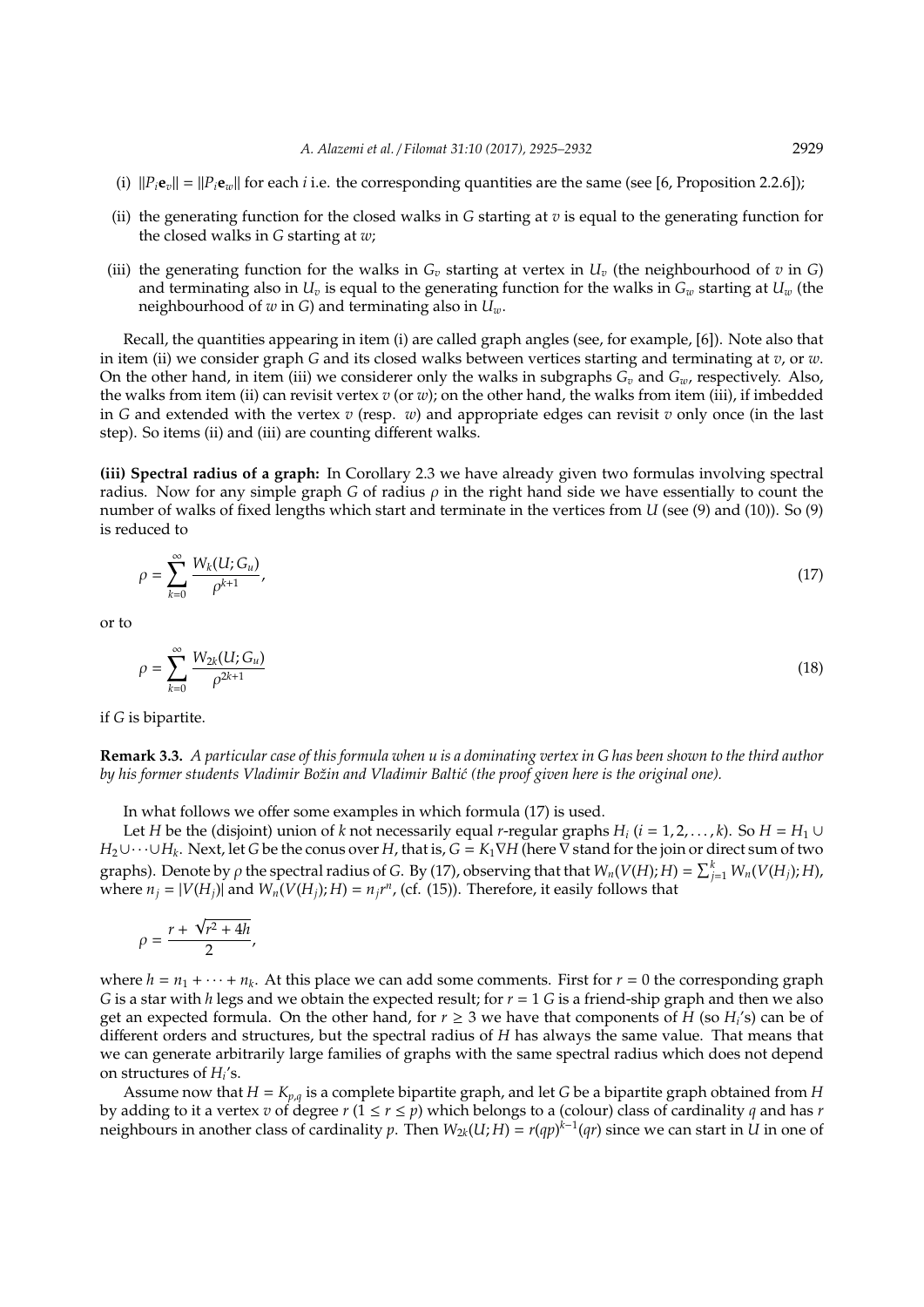*r* vertices and terminate in *U* also in one of *r* vertices. Using (10) we immediately obtain that the spectral radius of *G* is

$$
\rho = \sqrt{pq + \frac{r^2}{p}}.
$$

Clearly, if  $r = p$  then *G* is a complete bipartite graph and then we obtain the well-known result from the literature. Otherwise, if  $p = q$  and  $1 \le r \le p$  then, according to [4], the corresponding graph *G* features as a graph with maximal spectral radius among bipartite graphs with prescribed number of edges. Needless to add the same result can be obtained by the divisor technique (see, for example, [6]), but with more efforts.

Finally, it is worth noting that the following implication holds for two connected graphs *G* and *H* with respect to their vertices *v* and *w*:

if 
$$
W(U_H; H_v) \leq W(U_G; G_w)
$$
 component-wise, then  $\rho(H) \leq \rho(G)$ .

The most simple example arises if we take that *H* is any subgraph of *G*.

**(iv) A comment on one of Schwenk formulas:** Recall, one of the most exploited Schwenk formula reads:

$$
\Phi(x;G) = x\Phi(x;G-v) - \sum_{w \sim v} \Phi(x;G-v-w) - 2 \sum_{C \in C(v)} \Phi(x;G-V(C)),
$$
\n(19)

where C(*v*) is the set of all cycles of *G* passing through vertex *v*. Using the above observations (see item **(i))** we can put it in the following form

$$
\Phi(x;G) = x\Phi(x;G-v)[1 - g(x;U)],
$$
\n(20)

where *x* is enough small. Needless to add we also have that

$$
x\Phi(x; G - v)g(x; U) = \sum_{w \sim v} \Phi(x; G - v - w) + 2 \sum_{C \in C(v)} \Phi(x; G - V(C)).
$$
\n(21)

#### **4. Some Experimental Results**

In order to get some impression of how our formula (9) "sounds" in practice we provide some experimental results obtained by a simple program written in Wolfram Mathematica.

**Example 4.1.** *Let G be a (pseudo)-random graph of order n* = 8 *and size m* = 16*. For each of its one-vertex deleted subgraphs we have calculated the partial sums (up to* 65*-th term) in order to see how far are they from* ρ = 4.2141907412*, the numeric value of the spectral radius of G with* 10 *significant digits after decimal point. These results are summarized in Table 1.*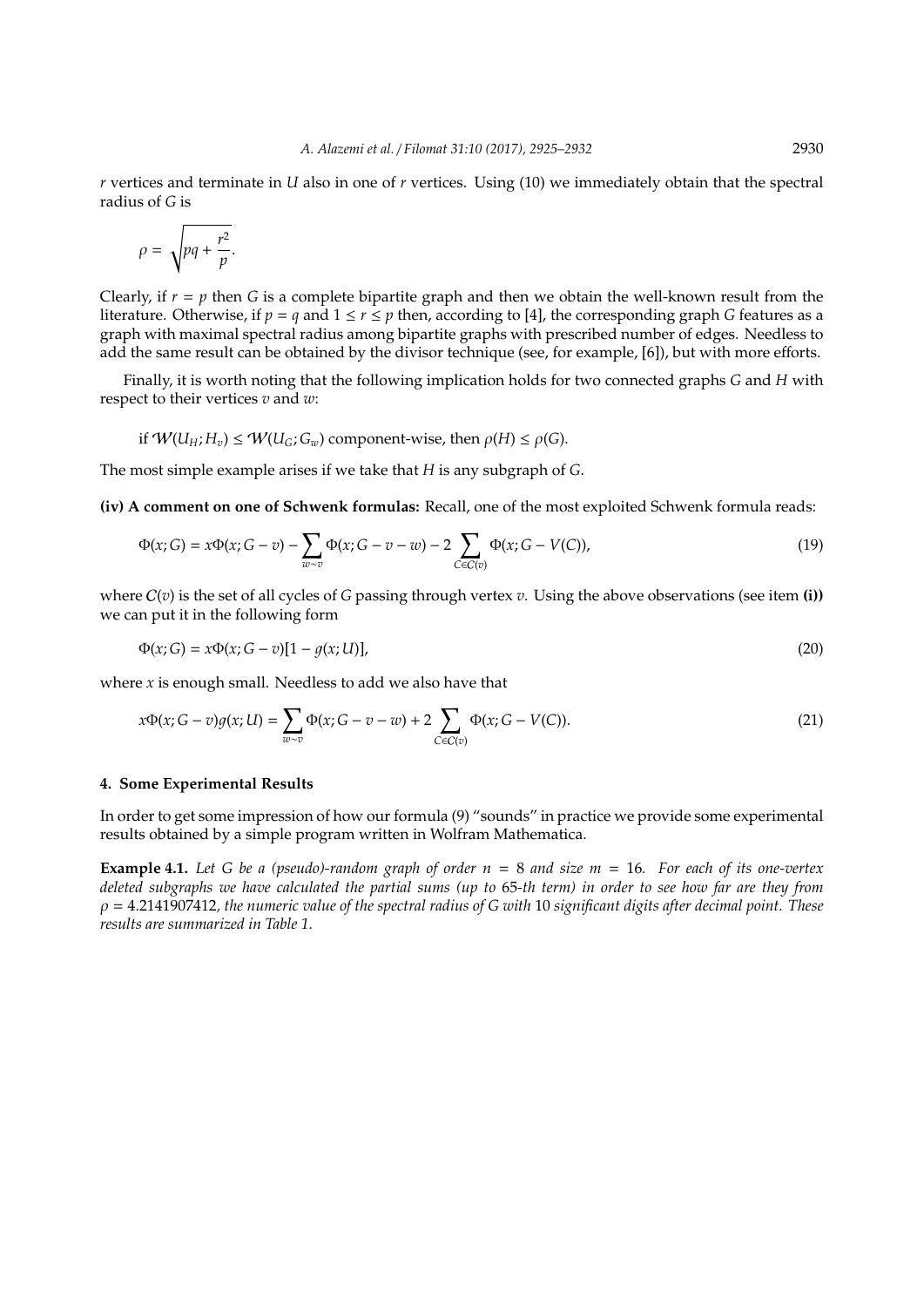

Figure 2: The diagram for Example 4.1.

| Table 1: Table for Example 4.1. |                     |                 |
|---------------------------------|---------------------|-----------------|
| vertex deleted                  | partial sums of the | relative errors |
| subgraph                        | RHS of $(17)$       | in $%$          |
| $G_1$                           | 4.17549             | 0.918336        |
| G <sub>2</sub>                  | 4.21354             | 0.015522        |
| $G_3$                           | 4.21419             | 0.000038        |
| $G_4$                           | 4.21354             | 0.015522        |
| $G_5$                           | 4.21397             | 0.005233        |
| $G_6$                           | 4.21418             | 0.000147        |
| $G_7$                           | 3.87786             | 7.980980        |
| $G_8$                           | 4.21418             | 0.000147        |

*We first observe that vertices* 2 *and* 4*, and also* 6 *and* 8*, as expected (due to symmetry), have the same features. This can be seen from the data provided in the table, and also in Fig. 4.1. We can next see that the convergence (of* ρ*) is the fastest with vertex* 3*, and the slowest with vertex* 7*. Vertices* 2*,* 4 *and* 5 *(and also* 3*,* 6 *and* 8*) have the same degrees* 5 *(resp.* 4*) but very close rates of convergence (of* ρ*). In Fig. 2 the dynamics in changing of partial sums for* ρ *is pointed in more details.*

In our forthcoming papers we will examine the phenomena about our formulas with more details.